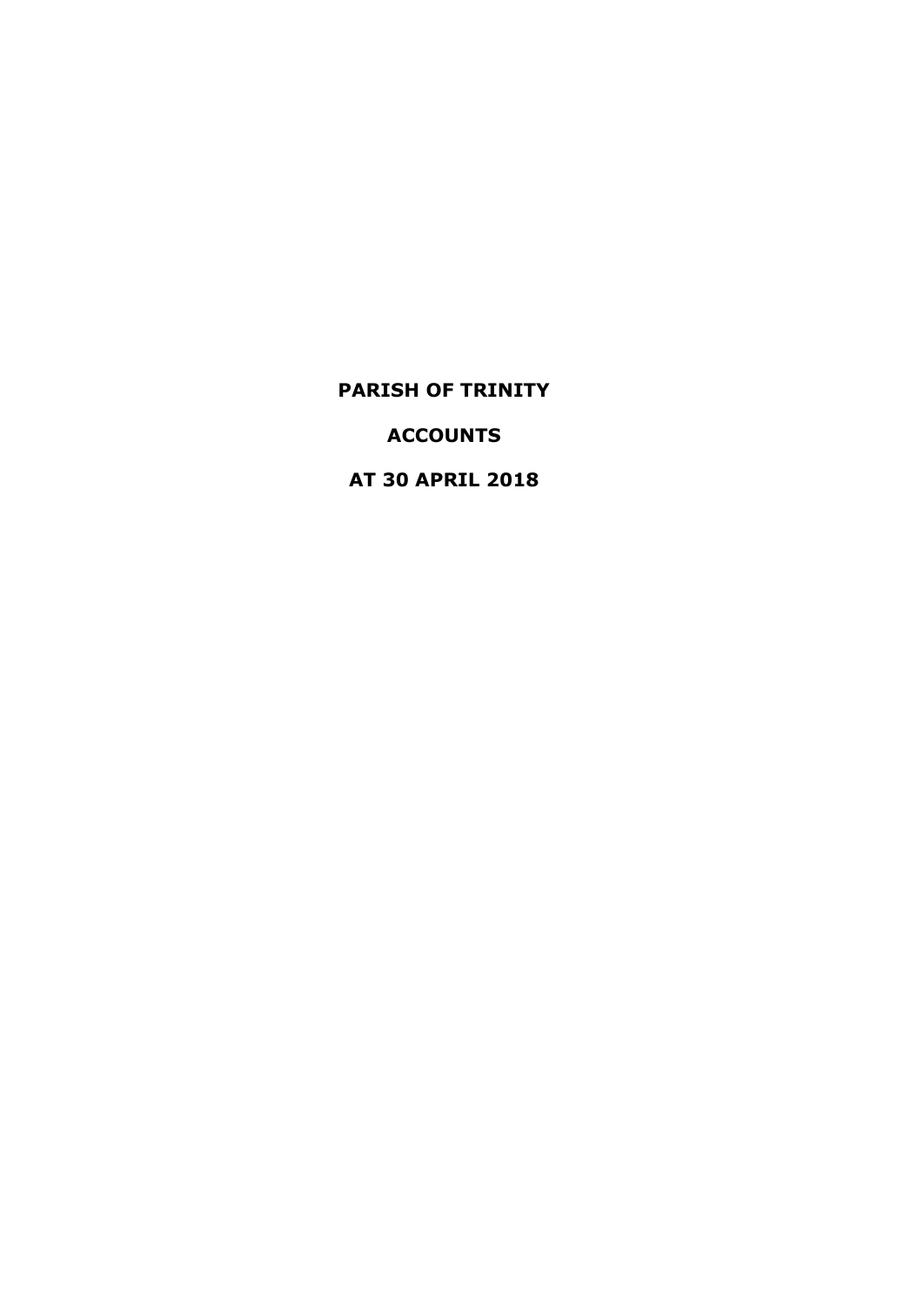## **INDEX TO THE ACCOUNTS FOR THE YEAR ENDED 30 APRIL 2018**

## Page

- 1/2 Independent Auditors' Report 3 Balance Sheet
- 4 General Account Summary
- 5 General Account Income
- 6 General Account Expenditure
- 7 Roads Account Income and Expenditure
- 8 Balance Sheet Parish Homes
- 9 Income and Expenditure Account Parish Homes
- 10/16 Notes to the Accounts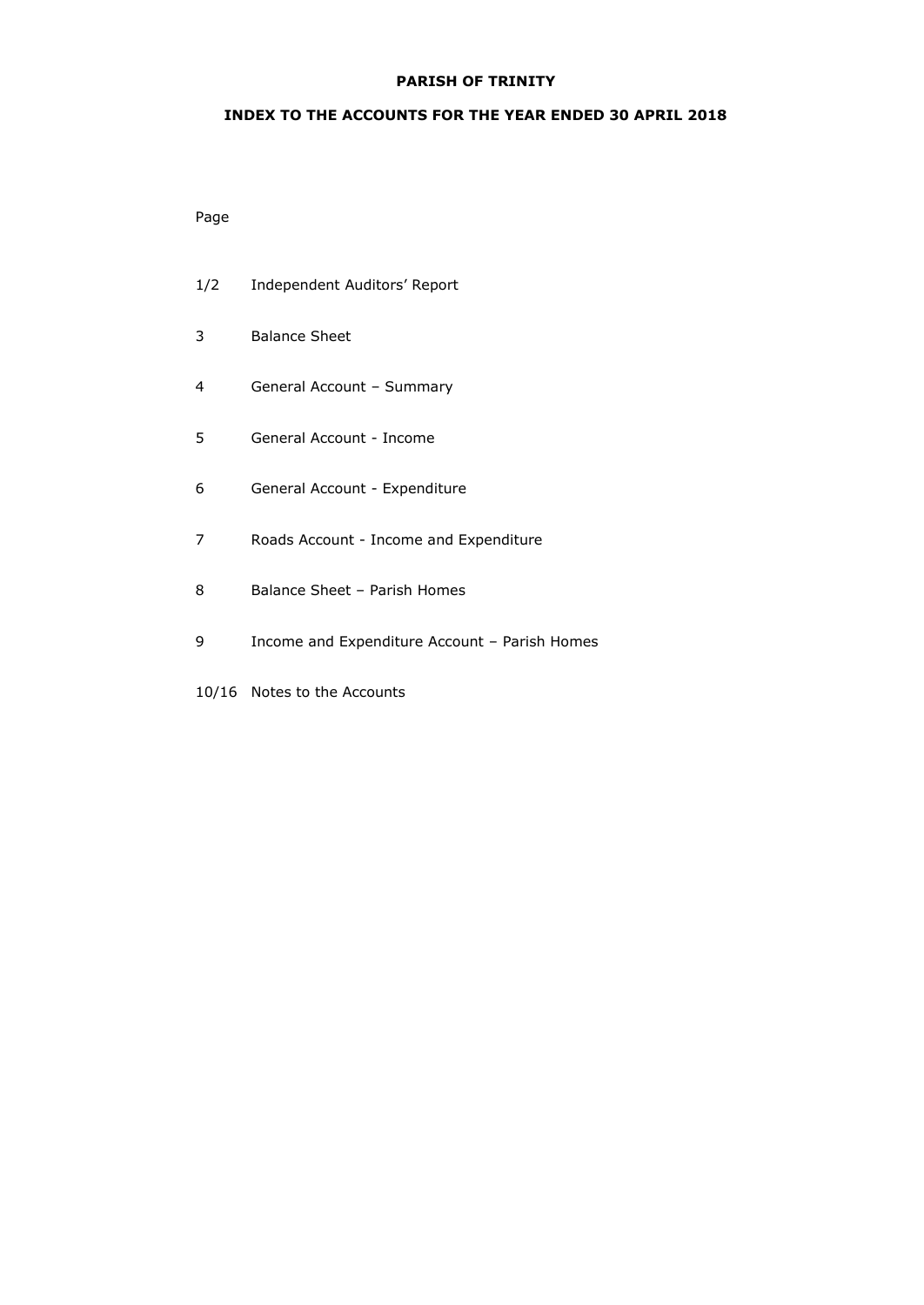

95-97 Halkett Place St. Helier, Jersey Channel Islands JE1 1BX

#### **INDEPENDENT AUDITORS' REPORT TO THE PRINCIPALS AND ELECTORS OF THE PARISH OF TRINITY**

## **Opinion**

We have audited the accounts of the Parish of Trinity (the "Parish") for the year ended 30 April 2018 which comprise the Balance Sheet, General Account Summary, General Income and Expenditure Accounts, the Roads Income and Expenditure Account, the Parish Homes Balance Sheet, the Parish Homes Income and Expenditure Account and notes to the accounts, including a summary of significant accounting policies. The accounts have been prepared in accordance with the accounting policies set our therein.

In our opinion, the accounts for the year ended 30 April 2018 have been prepared in accordance with the accounting policies as set out on 1.

#### **Basis for opinion**

We conducted our audit in accordance with International Standards on Auditing (UK) (ISAs (UK)). Our responsibilities under those standards are further described in the Auditor's responsibilities for the audit of the accounts section of our report. We are independent of the Parish in accordance with the ethical requirements that are relevant to our audit of the accounts in the UK, including the FRC's [Ethical Standard,](https://library.cch.co.uk/apbes2016r1) and we have fulfilled our other ethical responsibilities in accordance with these requirements. We believe that the audit evidence we have obtained is sufficient and appropriate to provide a basis for our opinion.

#### **Conclusions relating to going concern**

We have nothing to report in respect of the following matters in relation to which the ISAs (UK) require us to report to you where:

- The Connétable's use of the going concern basis of accounting in the preparation of the accounts is not appropriate; or
- The Connétable has not disclosed in the accounts any identified material uncertainties that may cast significant doubt about the Parish's ability to continue to adopt the going concern basis of accounting for a period of at least twelve months from the date when the accounts are authorised for issue.

#### **Other information**

The Connétable is responsible for the other information presented with the accounts. Our opinion on the accounts does not cover the other information and we do not express any form of assurance conclusion thereon. In connection with our audit of the accounts, our responsibility is to read the other information and, in doing so, consider whether the other information is materially inconsistent with the accounts or our knowledge obtained in the audit or otherwise appears to be materially misstated. If we identify such material inconsistencies or apparent material misstatements, we are required to determine whether there is a material misstatement in the accounts or a material misstatement of the other information. If, based on the work we have performed, we conclude that there is a material misstatement of this other information, we are required to report that fact.

We have nothing to report in this regard.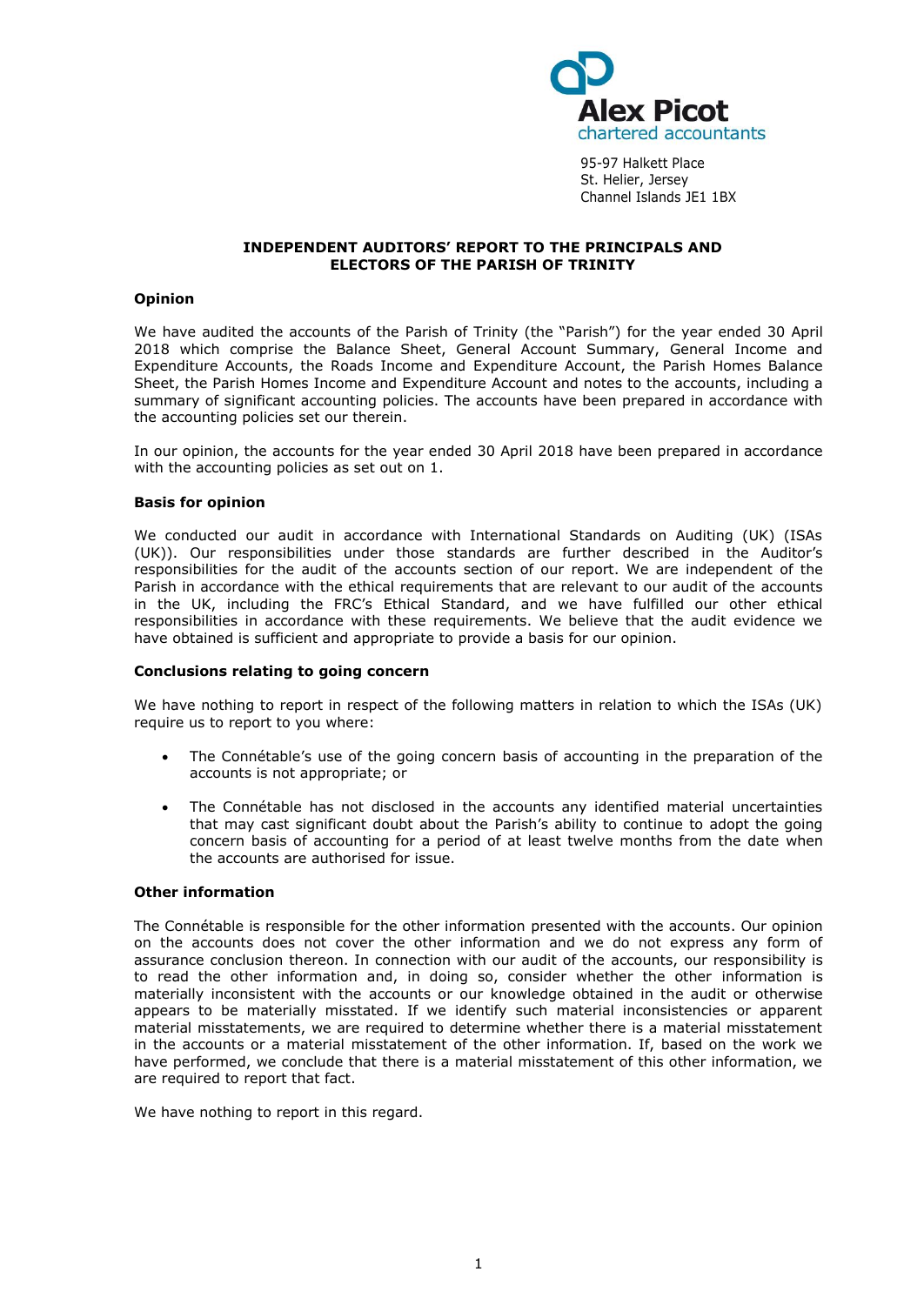

#### **INDEPENDENT AUDITORS' REPORT TO THE PRINCIPALS AND ELECTORS OF THE PARISH OF TRINITY (CONTINUED)**

#### **Responsibilities of the Connétable**

The Connétable is responsible for the preparation of the accounts in accordance with applicable law and the Parish's own accounting policies. In preparing these accounts the Connétable is required to select suitable accounting policies and apply them consistently, make judgements and estimates that are reasonable and prudent and prepare the accounts on the going concern basis unless it is inappropriate to assume that the Parish will continue in operation.

The Connétable is responsible for keeping proper accounting records which show with reasonable accuracy at any time the financial position of the Parish. The Connétable, together with the Procureurs du Bien Public, is also responsible for safeguarding the assets of the Parish and hence for taking reasonable steps for the prevention and detection of fraud and other irregularities.

In preparing the accounts, the Connétable is responsible for assessing the Parish's ability to continue as a going concern, disclosing, as applicable, matters related to going concern and using the going concern basis of accounting.

#### **Auditor's responsibilities for the audit of the accounts**

Our objectives are to obtain reasonable assurance about whether the accounts as a whole are free from material misstatement, whether due to fraud or error, and to issue an auditor's report that includes our opinion. Reasonable assurance is a high level of assurance, but is not a guarantee that an audit conducted in accordance with ISAs (UK) will always detect a material misstatement when it exists. Misstatements can arise from fraud or error and are considered material if, individually or in the aggregate, they could reasonably be expected to influence the economic decisions of users taken on the basis of these accounts.

This report is made solely to the principals and electors of the Parish, as a body. Our audit work has been undertaken so that we might state to the Parish's principals and electors those matters we are required to state to them in an auditor's report and for no other purpose. To the fullest extent permitted by law, we do not accept or assume responsibility to anyone other than the Parish and the principals and electors of that Parish as a body, for our audit work, for this report, or for the opinions we have formed.

A further description of our responsibilities for the audit of the accounts is located on the Financial Reporting Council's website at: [www.frc.org.uk/auditorsresponsibilities.](http://www.frc.org.uk/auditorsresponsibilities) This description forms part of our auditor's report.

ALEX PICOT 19 July 2018 **Chartered Accountants**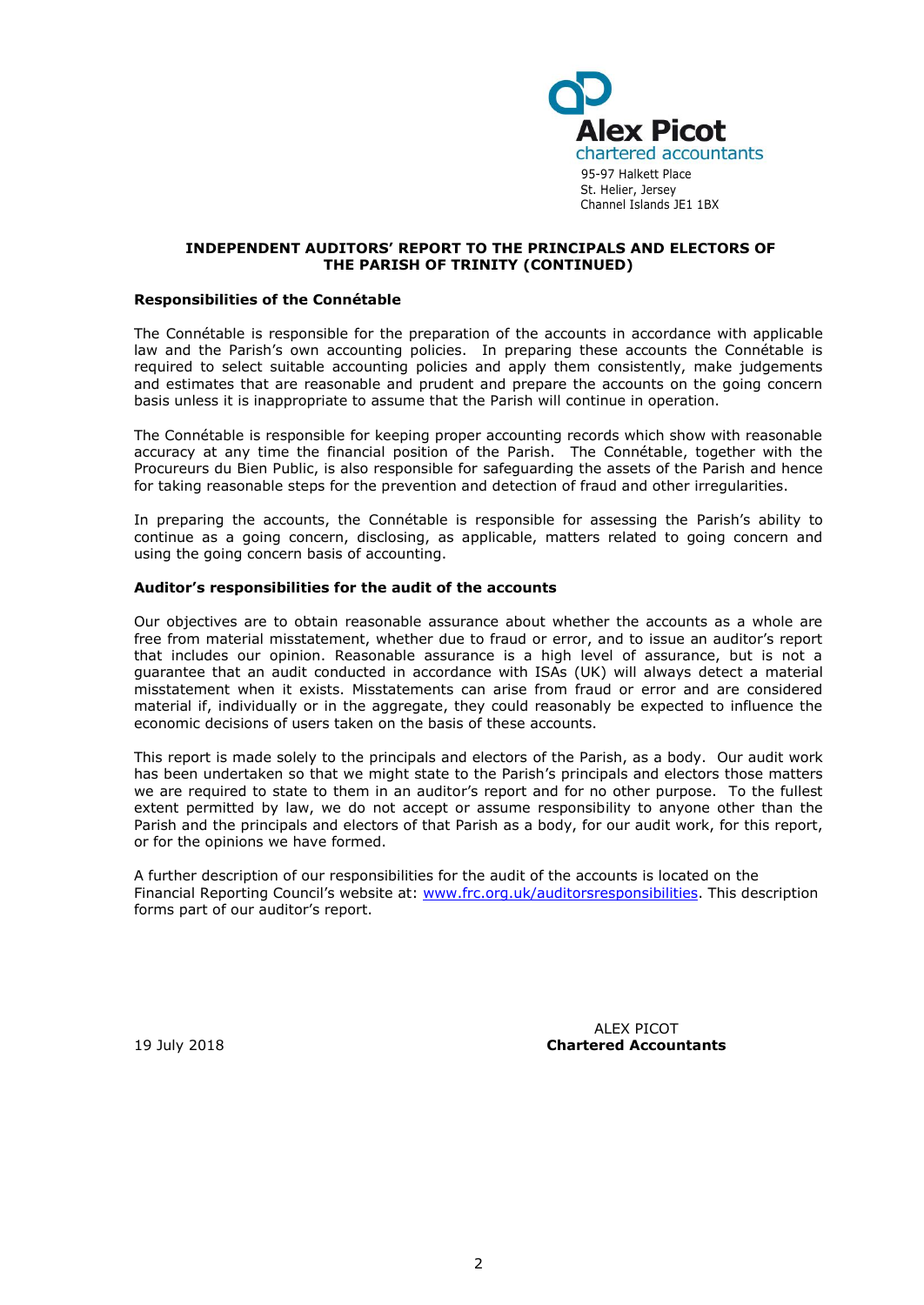#### **BALANCE SHEET**

## **FOR THE YEAR ENDED 30 APRIL 2018**

| 2017<br>£                        |                                                                                                                                                    | <b>Notes</b> | £                   | 2018        | £      |
|----------------------------------|----------------------------------------------------------------------------------------------------------------------------------------------------|--------------|---------------------|-------------|--------|
|                                  | <b>Fixed assets</b><br>First Time Buyer Homes - long term receivable                                                                               |              |                     |             |        |
| 3,953,326                        |                                                                                                                                                    | 2(a)         |                     | 6,427,995   |        |
| 1,825,600                        | Due from Retirement Homes Fund                                                                                                                     |              |                     | 2,821,847   |        |
| 5,778,926                        |                                                                                                                                                    |              |                     | 9,249,842   |        |
|                                  | <b>Current assets</b>                                                                                                                              |              |                     |             |        |
| 3,489,962<br>1,288,398<br>19,116 | First Time Buyer - development costs<br>Cash at bank and in hand<br>Debtors, prepayments and other                                                 | 2(b)         | 1,510,805<br>10,402 |             |        |
| 4,797,476                        |                                                                                                                                                    |              | 1,521,207           |             |        |
| 293,956<br>2,550,000             | Creditors: Amounts due within one year<br>Sundry creditors and accruals<br>Loan - States of Jersey                                                 |              | 111,239             |             |        |
| 2,843,956                        |                                                                                                                                                    | 3            | 111,239             |             |        |
| 1,953,520                        | <b>Net current assets</b>                                                                                                                          |              |                     | 1,409,968   |        |
| (43, 407)<br>(420,000)           | Deferred income and income received in advance<br>Driving license receipts carried forward<br>Deposits on first-time buyers Phase Three properties |              |                     | (43, 475)   |        |
| £7,269,039                       | <b>Net assets</b>                                                                                                                                  |              |                     | £10,616,335 |        |
|                                  |                                                                                                                                                    |              |                     |             |        |
|                                  | <b>Representing:</b>                                                                                                                               |              |                     |             |        |
| 23,726                           | <b>Specific dons</b>                                                                                                                               | 4            |                     |             | 23,731 |
| 825,686                          | <b>General reserve</b>                                                                                                                             |              |                     | 847,947     |        |
| 700,000                          | <b>Contingency reserve</b>                                                                                                                         | 5            |                     | 700,000     |        |
| 5,719,627                        | <b>First Time Buyer Homes reserve</b>                                                                                                              | 2(d)         |                     | 9,044,657   |        |
| £7,269,039                       |                                                                                                                                                    |              |                     | £10,616,335 |        |

P B LE SUEUR

............................................ Connétable

19 JULY 2018

............................................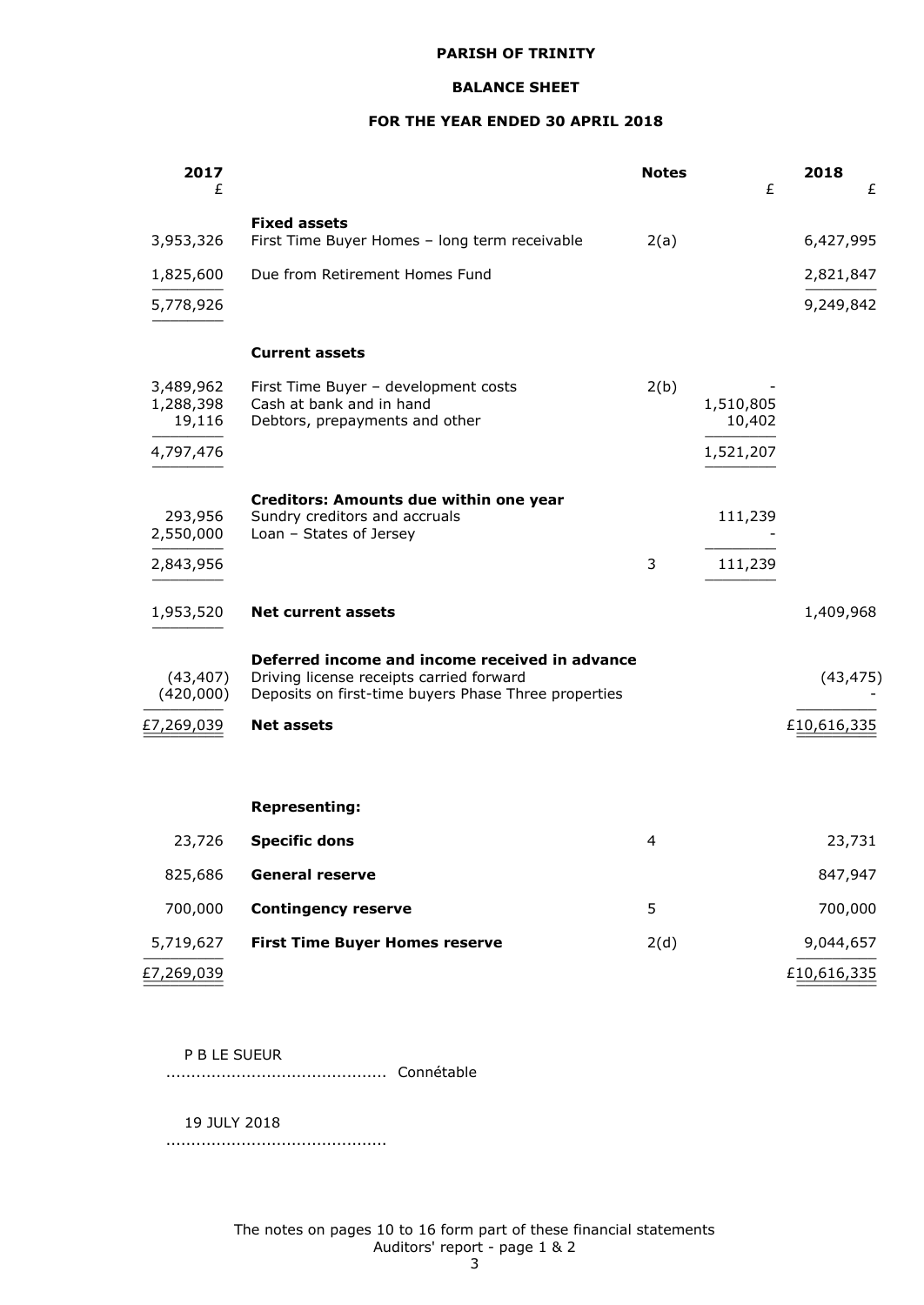#### **GENERAL ACCOUNT SUMMARY**

## **FOR THE YEAR ENDED 30 APRIL 2018**

| 2017<br>£            |                                                                   | 2018<br>£            |
|----------------------|-------------------------------------------------------------------|----------------------|
| 522,425<br>(549,557) | Income for the year (page 5)<br>Expenditure for the year (page 6) | 522,709<br>(518,946) |
| (27, 132)            |                                                                   | 3,763                |
| 6,358                | Roads accounts surplus (page 7)                                   | 18,498               |
| (20, 774)            | Net operating surplus/(deficit) for the year                      | 22,261               |
| 846,460              | Balance brought forward                                           | 825,686              |
| £825,686             |                                                                   | £847,947             |

There are no recognised gains or losses in the general reserve other than as disclosed above and no separate statement of total recognised gains or losses has been presented.

There have been no discontinued activities in the current or preceding accounting period.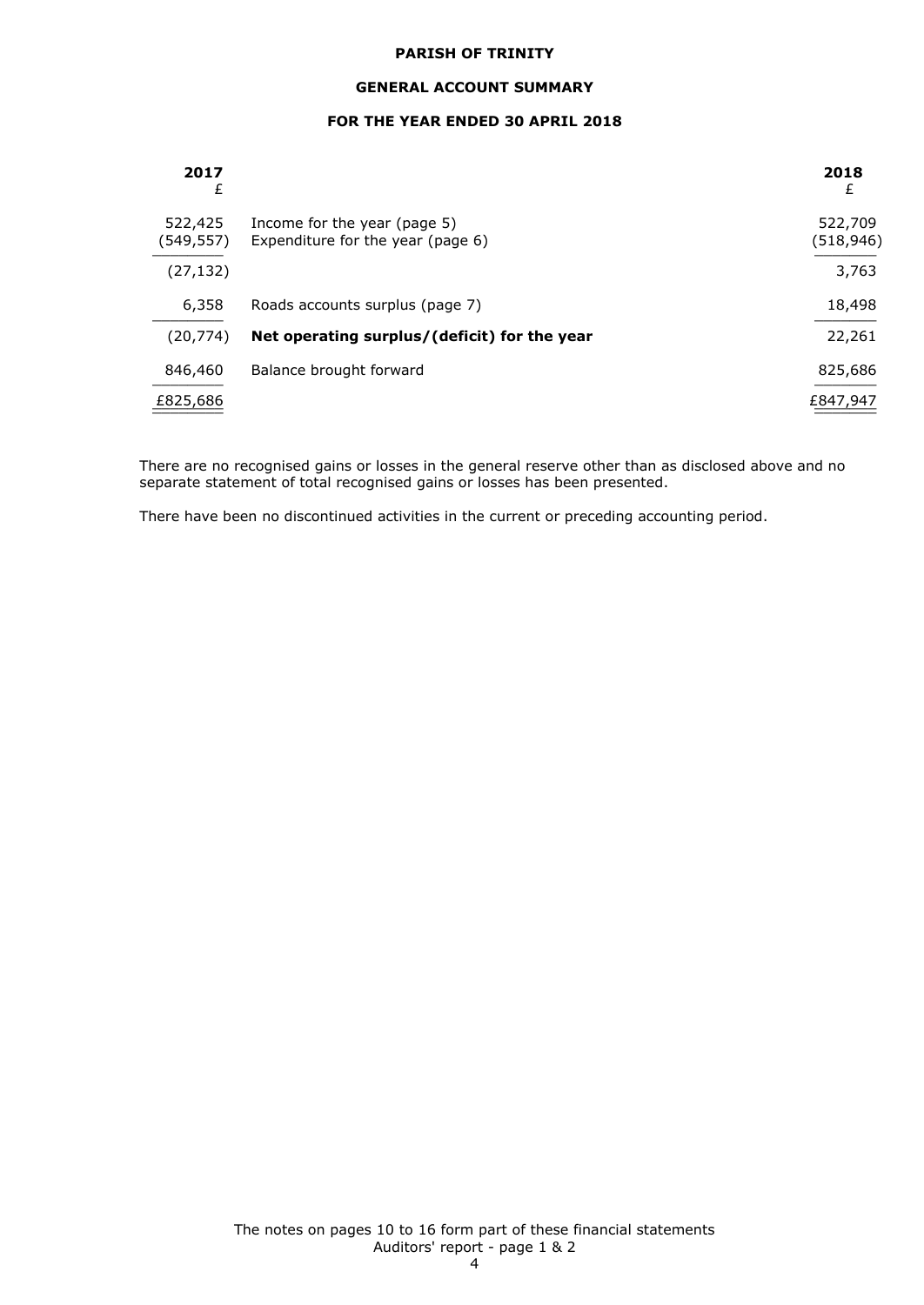## **GENERAL ACCOUNT - INCOME**

## **FOR THE YEAR ENDED 30 APRIL 2018**

| 2017      |                                        | <b>Notes</b> |           | 2018     |
|-----------|----------------------------------------|--------------|-----------|----------|
| £         |                                        |              | £         | £        |
| 855,156   | Parish rates                           |              | 859,717   |          |
| (358,002) | Less: contribution to Island wide rate |              | (361,121) |          |
| 497,154   |                                        | 6            |           | 498,596  |
|           |                                        |              |           |          |
| 1,339     | Sundry receipts - property searches    |              | 1,294     |          |
| 1,010     | Sundry trading permits                 |              | 740       |          |
| 6,625     | Hire of parish hall                    |              | 8,114     |          |
| 8,497     | Sundry rents and concessions           |              | 8,505     |          |
| 610       | Welfare administration charges         |              | 562       |          |
| 299       | Bank deposit interest                  |              | 362       |          |
| 2,760     | Dog licences                           |              | 2,460     |          |
| 4,131     | Other income                           |              | 2,076     |          |
| 25,271    |                                        |              |           | 24,113   |
|           |                                        |              |           |          |
| £522,425  |                                        |              |           | £522,709 |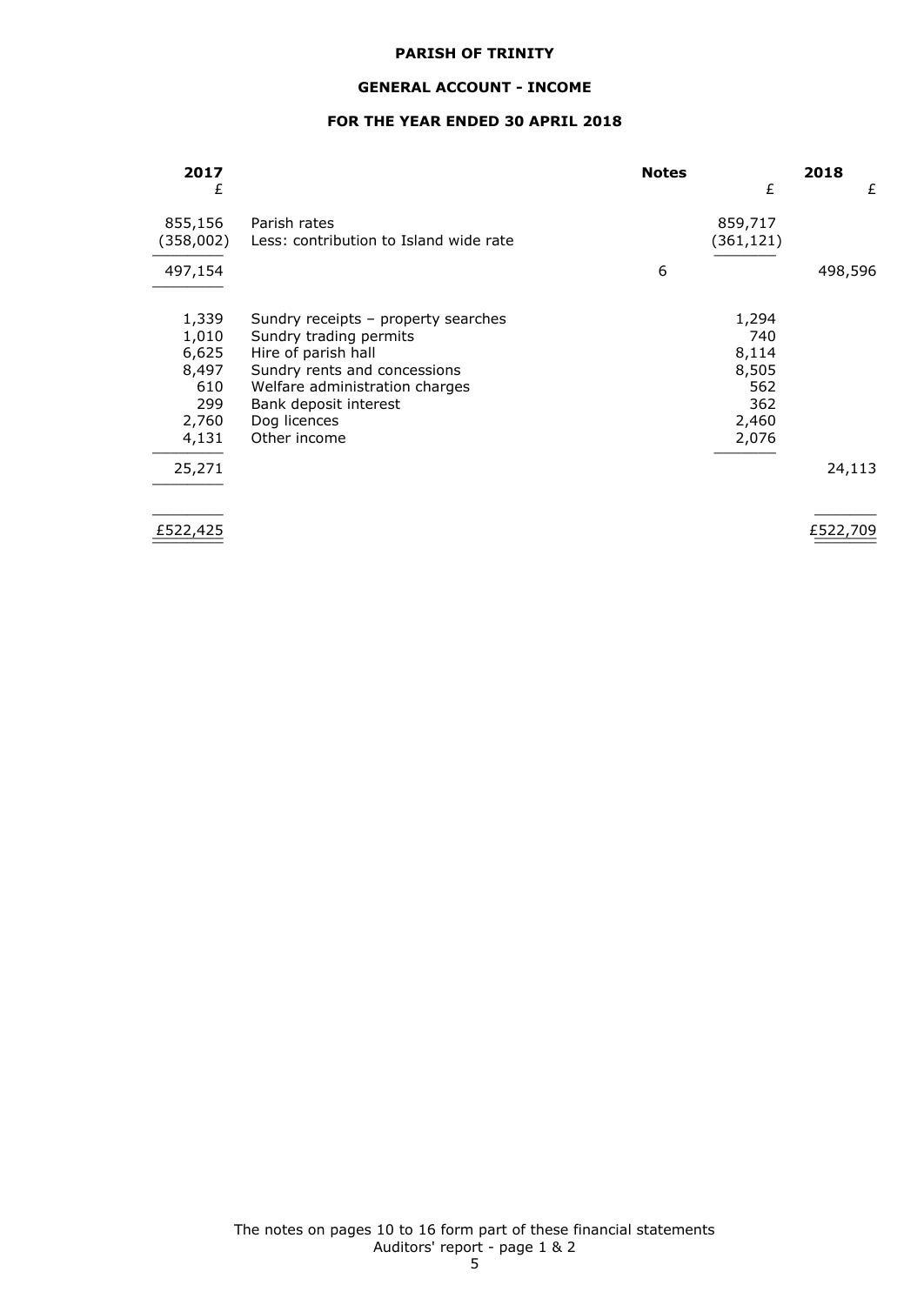# **PARISH OF TRINITY GENERAL ACCOUNT – EXPENDITURE FOR THE YEAR ENDED 30 APRIL 2018**

| 2017      | <b>Notes</b>                                          | 2017/18<br><b>Estimates</b> | 2017/18<br><b>Actual</b> |
|-----------|-------------------------------------------------------|-----------------------------|--------------------------|
| £         |                                                       | £                           | £                        |
| 52,025    | Administration<br>Office salaries and social security | 55,000                      | 53,863                   |
| 2,850     | Assessment committee expenses                         | 3,000                       | 2,850                    |
| 15,094    | Comité des Connétables Expenses                       | 10,000                      | 11,162                   |
| 6,500     | Audit                                                 | 7,000                       | 7,000                    |
| 11,200    | Accountancy                                           | 11,500                      | 11,500                   |
| 5,588     | Legal and professional fees                           | 5,000                       | 6,613                    |
| 4,796     | Advertising                                           | 5,000                       | 2,583                    |
| 3,140     | Printing, stationery and publications                 | 4,500                       | 2,944                    |
| 4,166     | Caretaker's wages and social security                 | 6,000                       | 4,721                    |
| 4,761     | Insurance and motor vehicle insurance                 | 5,500                       | 4,674                    |
| 3,356     | Heat, light and water                                 | 4,000                       | 1,740                    |
| 4,790     | Telephone and postage                                 | 6,000                       | 5,061                    |
| 10,050    | Repairs and maintenance                               | 10,000                      | 8,886                    |
| 1,031     | Computer expenses                                     | 4,000                       | 3,524                    |
| 2,544     | Bank charges                                          | 3,000                       | 2,937                    |
| 5,579     | Sundry expenses                                       | 6,000                       | 5,343                    |
|           | Connétable extraordinary expenses                     | 1,000                       |                          |
| 137,470   |                                                       | 146,500                     | 135,401                  |
|           | <b>Trésor</b>                                         |                             |                          |
| 27,275    | Wages, social security and Church maintenance         | 28,000                      | 36,325                   |
|           | <b>Church</b>                                         |                             |                          |
| 4,744     | Maintenance                                           | 10,000                      | 5,644                    |
| 3,464     | Insurance                                             | 4,000                       | 3,424                    |
| 8,208     |                                                       | 14,000                      | 9,068                    |
|           | <b>Rectory</b>                                        |                             |                          |
| 524       | Repairs                                               | 7,000                       | 6,154                    |
| 1,125     | Insurance                                             | 1,500                       | 1,114                    |
| 1,649     |                                                       | 8,500                       | 7,268                    |
|           | Welfare                                               |                             |                          |
| 13,802    | Welfare payments<br>7                                 |                             | 13,830                   |
|           | Less: Contributions from States of Jersey/            |                             |                          |
| (13, 802) | pension contributions                                 |                             | (13, 830)                |
|           |                                                       |                             |                          |
|           | <b>Charities and grants</b>                           |                             |                          |
| 10,600    | 14<br>Charitable grants                               | 11,500                      | 11,200                   |
| 200       | Sundry charitable donations                           | 1,000                       | 1,669                    |
| 2,166     | Senior Citizens outings                               | 3,000                       | 2,285                    |
| 18,000    | Contribution to Youth Worker                          | 18,000                      | 18,000                   |
| 5,000     | Ebenezer Chapel                                       | 5,000                       | 5,000                    |
| 35,966    |                                                       | 38,500                      | 38,154                   |
|           | <b>Honorary Police</b>                                |                             |                          |
| 16,420    | Honorary Police expenses                              | 20,000                      | 47,558                   |
| 4,746     | Insurance                                             | 5,000                       | 5,348                    |
| 21,166    |                                                       | 25,000                      | 52,906                   |
|           | <b>External services</b>                              |                             |                          |
| 120,000   | Contribution to Roads Account                         | 120,000                     | 120,000                  |
| 92,226    | Refuse collection                                     | 110,000                     | 107,101                  |
| 1,207     | Riley Field maintenance                               | 3,000                       | 975                      |
| 213,433   |                                                       | 233,000                     | 228,076                  |
| 445,167   | <b>Expenditure before Special Votes</b>               | 493,500                     | 507,198                  |
| 104,390   | Hall refurbishment                                    |                             | 11,748                   |
| £549,557  | <b>Expenditure for the year</b>                       | £493,500                    | £518,946                 |
|           |                                                       |                             |                          |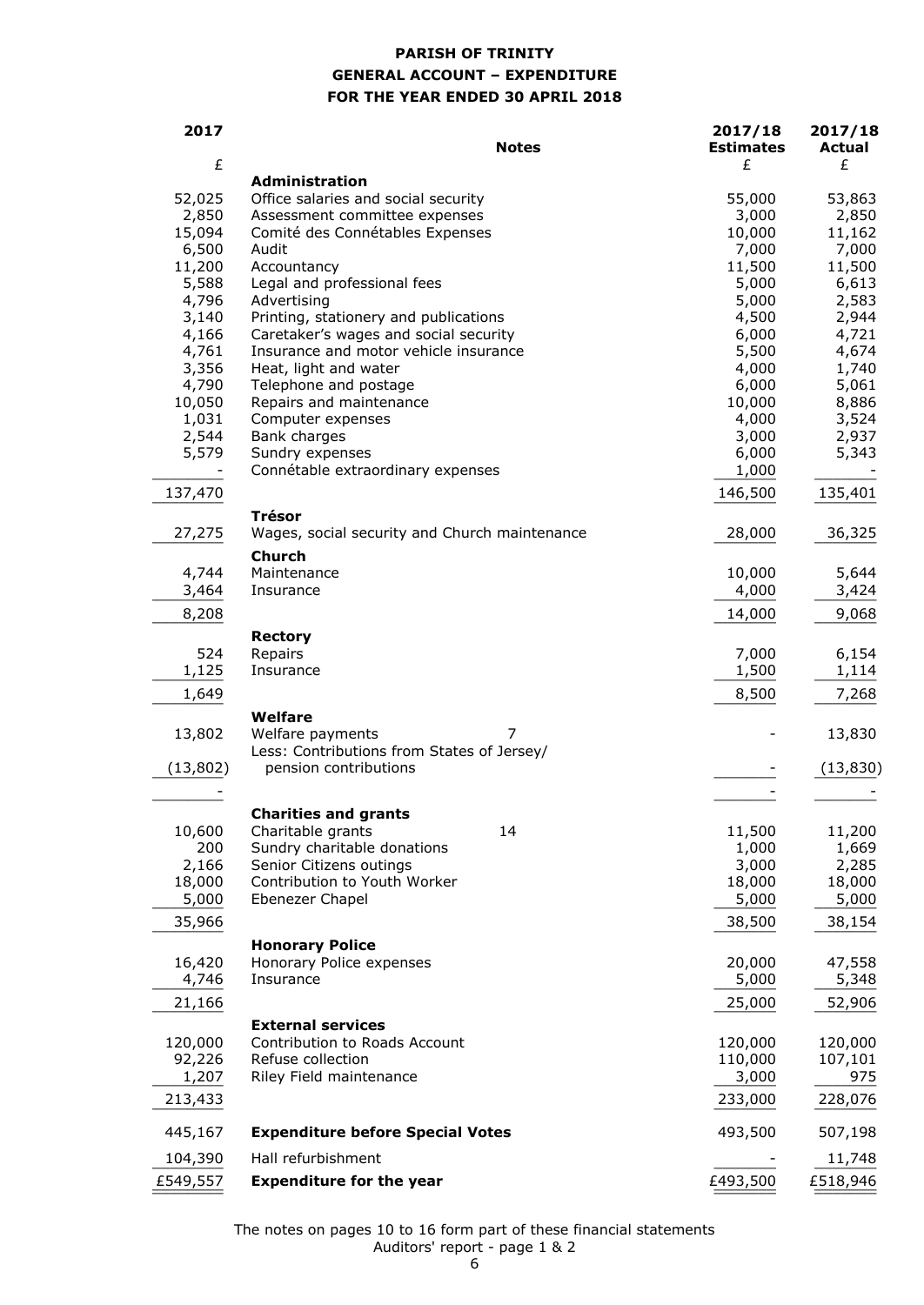# **ROADS – INCOME AND EXPENDITURE ACCOUNT**

## **FOR THE YEAR ENDED 30 APRIL 2018**

| 2017<br>£      |                                                                     | £              | 2018<br>£ |
|----------------|---------------------------------------------------------------------|----------------|-----------|
|                | <b>Income</b>                                                       |                |           |
| 120,000<br>810 | Transfer from General Fund                                          | 120,000<br>973 |           |
| 295            | Police fines (proportion retained by the Parish)<br>Branchage fines | 200            |           |
| 700            | Firearms certificates                                               | 995            |           |
| 15,466         | Driving licences                                                    | 13,979         |           |
| 14,911         | Sundry receipts                                                     | 8,443          |           |
|                |                                                                     |                |           |
| 152,182        |                                                                     |                | 144,590   |
|                | <b>Expenditure</b>                                                  |                |           |
| 93,380         | Repairs and improvements                                            | 66,340         |           |
| 30,024         | Wages and social security                                           | 29,069         |           |
| 22,420         | Sundry expenses                                                     | 30,683         |           |
| 145,824        |                                                                     |                | 126,092   |
| £6,358         | Roads accounts surplus                                              |                | £18,498   |
|                |                                                                     |                |           |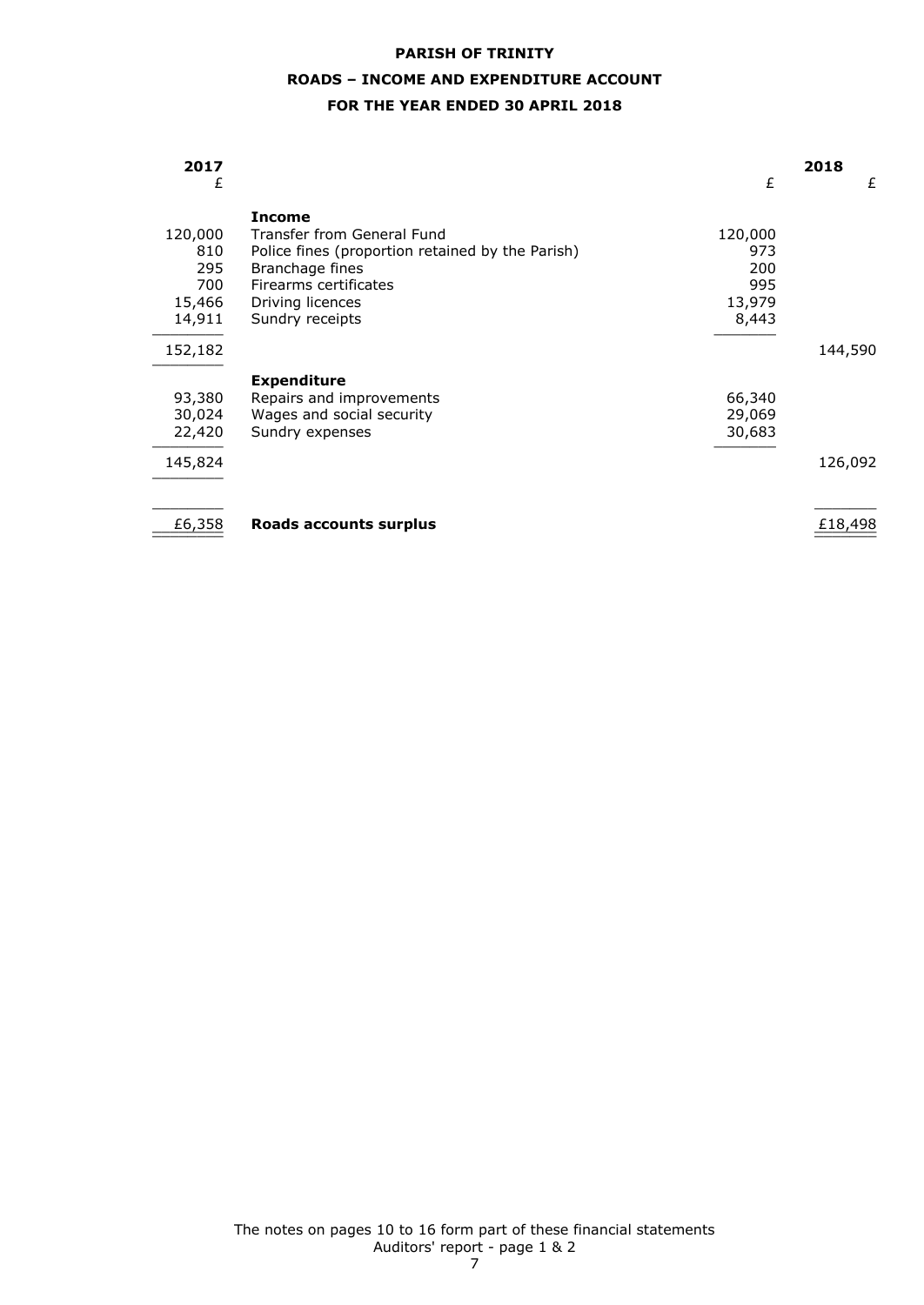## **PARISH HOMES**

## **BALANCE SHEET AT 30 APRIL 2018**

| 2017<br>£                                      |                                                                                                    | <b>Notes</b> | £                           | 2018<br>£               |
|------------------------------------------------|----------------------------------------------------------------------------------------------------|--------------|-----------------------------|-------------------------|
| 4,737,999<br>(737, 103)                        | <b>Fixed assets:</b><br>Freehold property - at cost<br>Less: Depreciation                          |              |                             | 4,737,999<br>(831, 864) |
| 4,000,896<br>34,863                            | Freehold land - Field 872, La Rue de Travers, Trinity                                              |              |                             | 3,906,135<br>34,863     |
| 4,035,759                                      |                                                                                                    | 10           |                             | 3,940,998               |
| 224,241<br>2,422<br>226,663                    | <b>Current assets</b><br>Cash at bank<br>Debtors and prepayments                                   |              | 237,926<br>1,602<br>239,528 |                         |
| 23,235<br>38,592                               | Creditors: Amounts due within one year<br>Sundry creditors and accruals<br>Loan - States of Jersey | 12           | 7,284                       |                         |
| 61,827                                         |                                                                                                    |              | 7,284                       |                         |
| 164,836<br>1,174,744<br>1,825,600<br>3,000,344 | Creditors: Amounts due after one year<br>Loan - States of Jersey<br>Due to Parish Fund             | 12           | 2,821,847                   | 232,244<br>2,821,847    |
| £1,200,251                                     | <b>Net assets</b>                                                                                  |              |                             | £1,351,395              |
|                                                | <b>Represented by:</b>                                                                             |              |                             |                         |
| 431,855                                        | <b>Capital reserve</b>                                                                             | 13           |                             | 431,855                 |
| 768,396                                        | Income and expenditure account (page 9)                                                            |              |                             | 919,540                 |
| £1,200,251                                     |                                                                                                    |              |                             | £1,351,395              |

P B LE SUEUR

............................................ Connétable

19 JULY 2018

............................................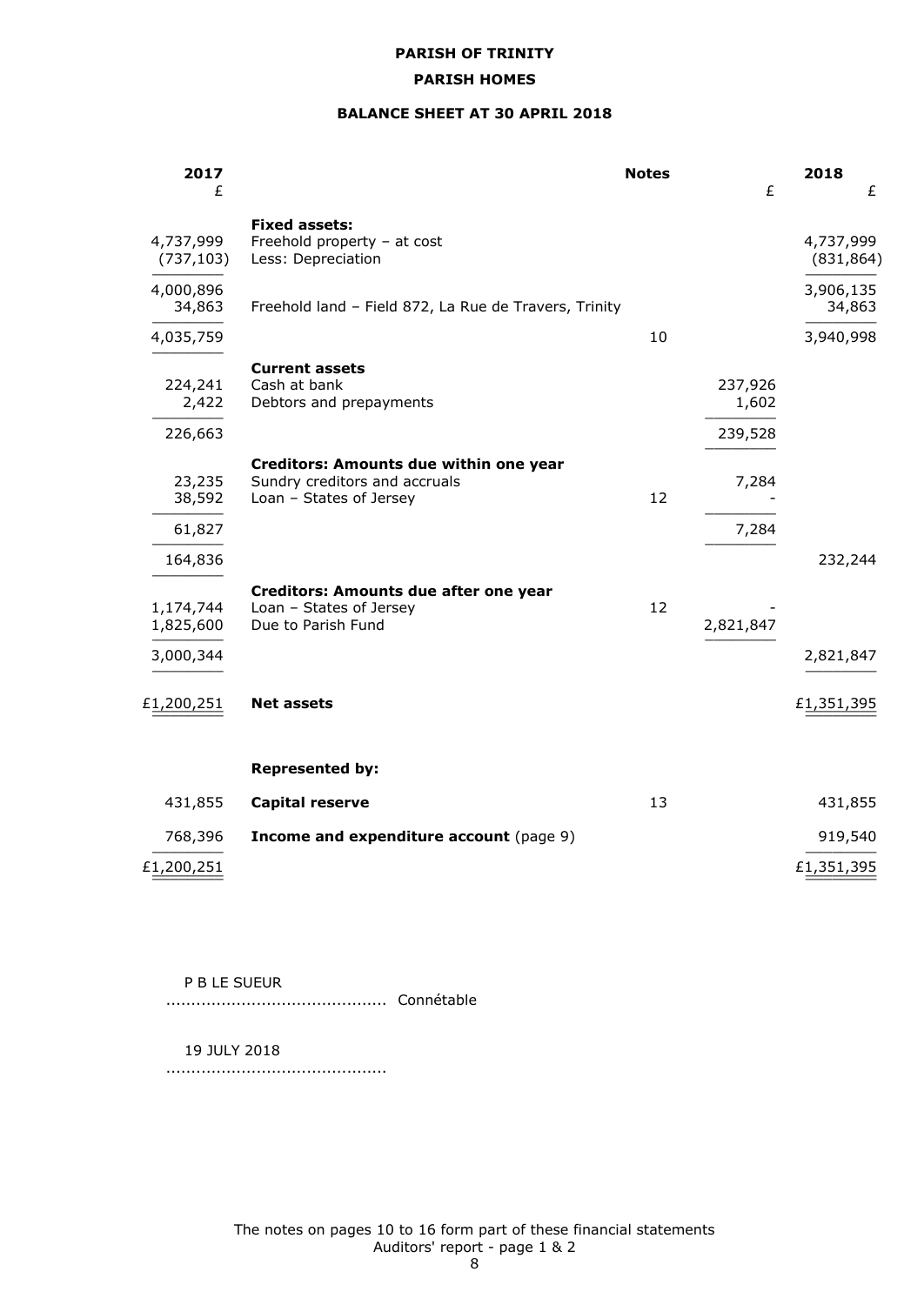# **PARISH OF TRINITY PARISH HOMES INCOME AND EXPENDITURE ACCOUNT FOR THE YEAR ENDED 30 APRIL 2018**

| 2017<br>£                                                  |                                                                                                                                                                                              | £                                                                   | 2018<br>£ |
|------------------------------------------------------------|----------------------------------------------------------------------------------------------------------------------------------------------------------------------------------------------|---------------------------------------------------------------------|-----------|
| 313,077                                                    | <b>Income</b><br>Rents receivable                                                                                                                                                            |                                                                     | 314,436   |
| 32,201<br>3,318<br>850<br>43,470<br>202<br>94,761<br>4,896 | <b>Expenditure</b><br>States loan interest<br>Insurance<br>Electricity and water<br>Maintenance<br>Bank charges<br>Depreciation on freehold property<br>Rates<br>Legal and professional fees | 32,334<br>3,472<br>556<br>25,895<br>212<br>94,760<br>4,963<br>1,100 |           |
| 179,698                                                    |                                                                                                                                                                                              |                                                                     | 163,292   |
| 133,379                                                    | Surplus for the year                                                                                                                                                                         |                                                                     | 151,144   |
| 635,017                                                    | Balance brought forward                                                                                                                                                                      |                                                                     | 768,396   |
| £768,396                                                   |                                                                                                                                                                                              |                                                                     | £919,540  |

There are no recognised gains or losses in the Parish Homes income and expenditure account other than as disclosed above and no separate statement of total recognised gains or losses has been presented.

There have been no discontinued activities in the current or preceding accounting period.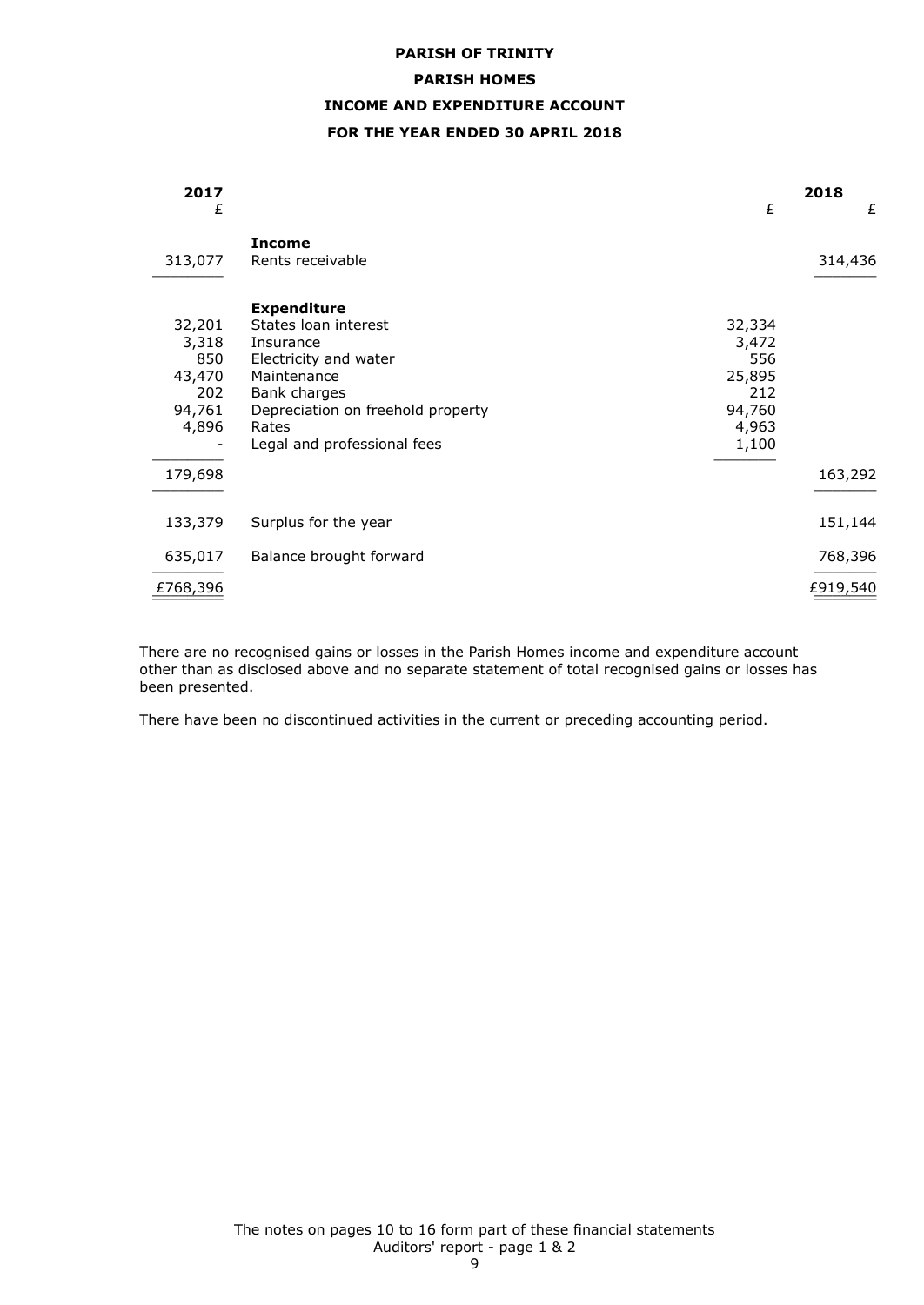#### **NOTES TO THE ACCOUNTS**

#### **FOR THE YEAR ENDED 30 APRIL 2018**

#### 1. **ACCOUNTING POLICIES**

#### 1.1 **Basis of accounting**

The accounts have been prepared under the historical cost convention, and in accordance with accounting policies selected by the Parish. A selection of the more important accounting policies, which have been applied consistently, is set out below.

#### 1.2 **Income and expenditure**

Parish rates are brought into account on a receipts basis. Interest received and paid is accounted for on an accruals basis. All other income is brought into account on an accruals basis with the exception of certain licence income which is credited to the general account when received. The prepaid element of driving licences for licences issued for 10 years is carried forward over the period with an annual transfer to the general account being made in each year.

#### 1.3 **Fixed assets**

- a) Land and buildings owned by the Parish are not included in the main Parish Balance Sheet. Depreciation is provided on completed Retirement Homes buildings at 2% per annum. The cost of general repairs and maintenance to buildings is charged to the Income and Expenditure Accounts in the year of expenditure.
- b) Sundry other assets are charged to the Income and Expenditure Account in the year of expenditure.

#### 1.4 **Homes Development**

For purposes of clarity a separate balance sheet and income and expenditure account have been prepared for the Retirement Homes Developments on the basis that the project was intended to be self-funding.

## 1.5 **Contingency reserve**

The Parish has set aside funds in a contingency reserve to fund unforeseen expenditure and exceptional items which may arise from time to time. The current balance in the contingency reserve is shown in note 5.

#### 1.6 **Motor Vehicle reserve**

At a Parish Assembly held on 13 July 2017 the Parish established a motor vehicle reserve fund. No amounts have been transferred to the fund at the year end.

#### 1.7 **Borrowing costs**

Borrowing costs directly attributable to the construction of an asset that necessarily takes a substantial period of time to get ready for its intended use or sale are capitalised as part of the cost of the asset. All other borrowing costs are expensed in the period in which they occur. Borrowing costs consist of interest and any other costs that the Parish incurs in connection with the borrowing of funds.

#### 1.8 **First Time Buyer Homes**

#### Revenue recognition

Revenue is recognised in the accounts where legal completion has taken place by the end of the financial year, regardless of when the payment is due. Revenue is measured at the fair value of the consideration received or receivable, taking into account contractually defined terms of payment and excluding taxes or duty.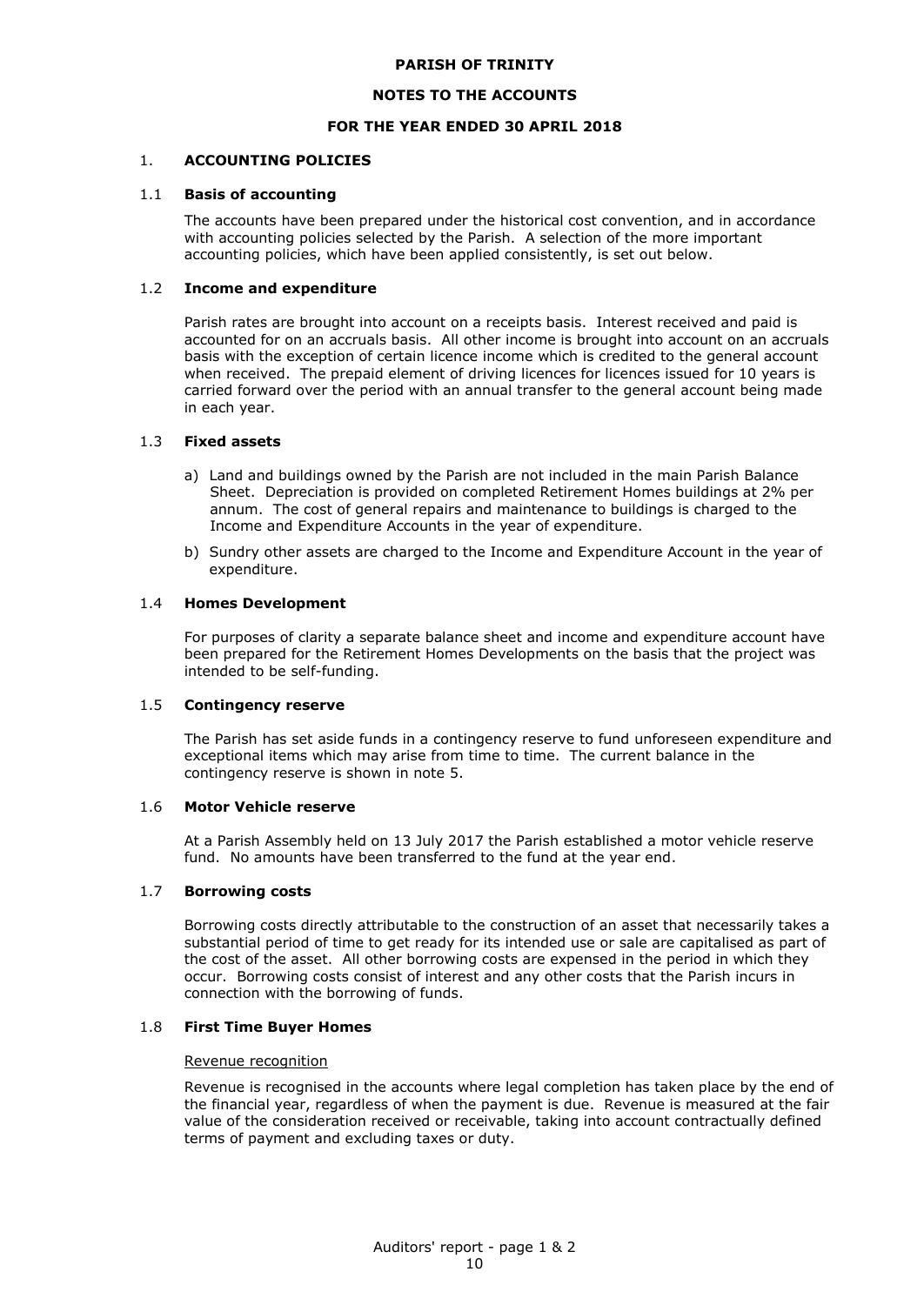#### **NOTES TO THE ACCOUNTS (continued)**

#### **FOR THE YEAR ENDED 30 APRIL 2018**

#### **1. ACCOUNTING POLICIES (continued)**

#### 1.8 **First Time Buyer Homes (continued)**

#### Unsold property and development cost

Property being constructed for sale, rather than being held for rental or capital appreciation, is held as unsold property or development costs, depending on level of completion, and is measured at the lower of cost and net realisable value.

Cost includes amounts paid to contractors for construction, borrowing costs, planning and design costs, costs of site preparation, professional fees for legal services, construction over heads and other related costs.

#### 1.9 **Significant accounting estimates and uncertainties**

The preparation of the Parish accounts requires the Parish administration to make judgements, estimates and assumptions that affect the reported amounts of revenues, expenses, assets and liabilities at the balance sheet date. However, uncertainty about these assumptions and estimates could result in outcomes that require a material adjustment to the carrying amount of the asset or liability affected in future periods.

The timing and value of the payment of the long term receivable is uncertain, and is therefore initially recognised at market value at the time of sale of the property to the initial purchaser. Consequently the receivable is not discounted.

#### 2. **FIRST TIME BUYER AND RETIREMENT HOME DEVELOPMENTS**

The sales of the properties were made in consideration of the following:

- a) the sum totalling two thirds of the market value, due at the point of legal completion; and
- b) the sum totalling one third of the market value, due upon alienation (any sale, lease, exchange, gift or other transfer of ownership of the property or part thereof) of the property.

The second part of the above consideration has been included in these accounts as a long term receivable; at the point of alienation, the property is professionally re-valued and any rise/fall in the value of the property is enjoyed/suffered by the Parish in the same proportions. When the receivable becomes due to the Parish, the value over/under the recognised receivable is treated as realised gain/loss, which is then transferred to the First Time Buyer Homes reserve.

a) First Time Buyer Homes – long term receivable

| 2017 | 2018 |
|------|------|
|      |      |

£3,953,326 \_\_\_\_\_\_\_\_ \_\_\_\_\_\_\_\_ Long term receivable  $£6,427,995$ 

The long term receivable consists of the second part of the consideration relating to the sale of the properties.

b) First Time Buyer and Retirement Homes - development costs

| 2017                                             |                                                                                | 2018                                |
|--------------------------------------------------|--------------------------------------------------------------------------------|-------------------------------------|
| 523,784<br>2,966,178<br>$\overline{\phantom{a}}$ | Balance brought forward<br>Additions in year<br>Costs for completed properties | 3,489,962<br>609,013<br>(4,098,975) |
| £3,489,962                                       | Balance carried forward                                                        |                                     |

#### Auditors' report - page 1 & 2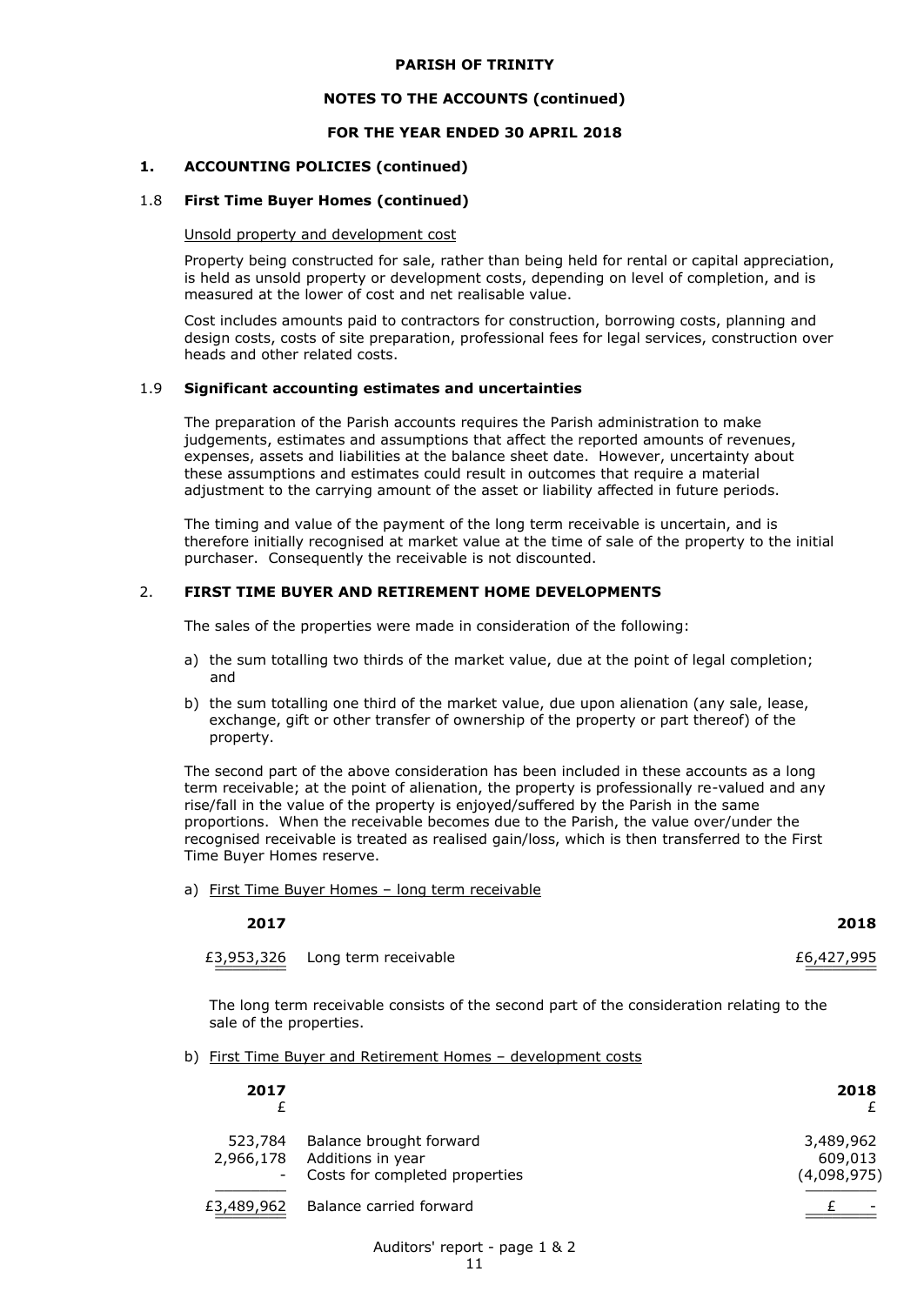#### **NOTES TO THE ACCOUNTS (continued)**

## **FOR THE YEAR ENDED 30 APRIL 2018**

#### 2. **FIRST TIME BUYER AND RETIREMENT HOME DEVELOPMENTS (continued)**

#### c) First Time Buyer Homes – realised gains

| 2017 |                                                | 2018                     |
|------|------------------------------------------------|--------------------------|
|      | - Sales consideration<br>- Less: Cost of sales | 7,424,005<br>(4,098,975) |
| н.   | Realised gain                                  | £3,325,030               |

Deposit have been received in respect of the First Time Buyer Phase Three properties and are carried in deferred income on the balance sheet until completion of the sales. Accordingly, no gains have been recognised.

#### d) First Time Buyer Homes - reserve

| 2017       |                                                                               | 2018                   |
|------------|-------------------------------------------------------------------------------|------------------------|
| 5,719,627  | Balance brought forward<br>- Transfer of First Time Buyer Home realised gains | 5,719,627<br>3,325,030 |
| £5,719,627 | Balance carried forward                                                       | £9,044,657             |

The Parish has set up a reserve for the realised gains from the sale of the First Time Buyers Homes.

#### 3. **CREDITORS: AMOUNTS DUE WITHIN ONE YEAR**

| 2017       |                                                                         | 2018<br>£ |
|------------|-------------------------------------------------------------------------|-----------|
| 2,550,000  | States Ioan - First Time Buyer Phase Three                              |           |
| 128,088    | Trade creditors                                                         |           |
| 76,746     | Accruals and other<br>First Time Buyer and Retirement Homes outstanding | 59,559    |
| 89,122     | liabilities and retentions                                              | 51,680    |
| £2,843,956 |                                                                         | £111,239  |

During the year, the Parish repaid a loan facility previously negotiated with the Sates of Jersey to fund the development of the First Time Buyer Phase Three housing development. The loan was repayable on 31 December 2017, with interest split into two components. The first part was payable at six monthly intervals at an amount equivalent to the Bank of England Base Rate plus 1.75%. The second part was payable when the loan was repaid at an amount equal to the greater of any annualised increase in the relevant Jersey House Price Index during the term of the loan (capped at 1.75%) or 1.25% per annum.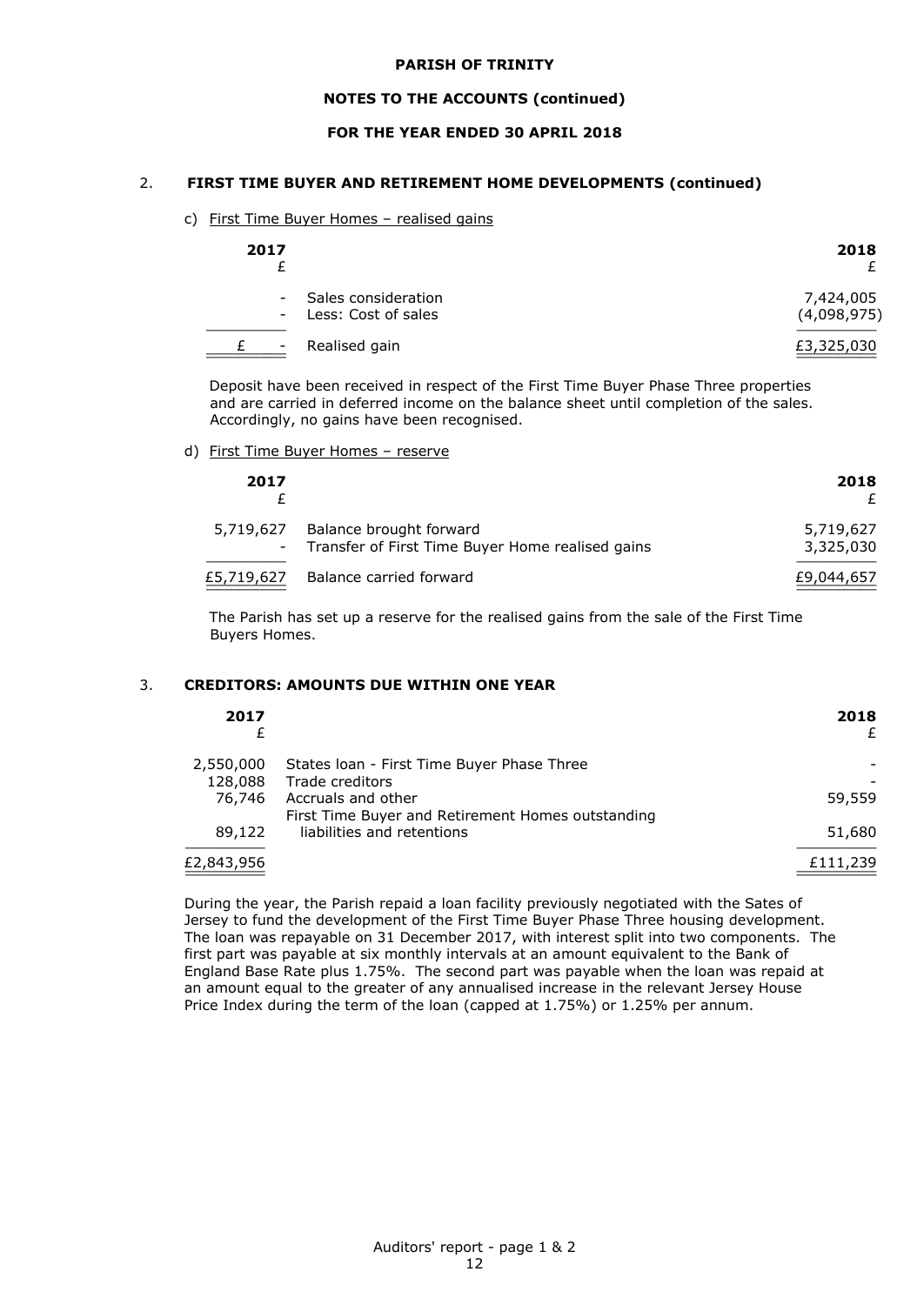#### **NOTES TO THE ACCOUNTS (continued)**

## **FOR THE YEAR ENDED 30 APRIL 2018**

#### 4. **SPECIFIC DONS**

| 2017<br>£                                |                                                                                    | 2018<br>£                                |
|------------------------------------------|------------------------------------------------------------------------------------|------------------------------------------|
| 3,357<br>6,953<br>13,517<br>350<br>1,445 | Don Barreau<br>Don Cantell-Larbalestier<br>Don Gruchy<br>Don Pinel<br>Don Westaway | 3,360<br>6,954<br>13,518<br>350<br>1,445 |
| 25,622<br>(1,896)<br>£23,726             | Transferred to Retirement Homes Fund                                               | 25,627<br>(1,896)<br>£23,731             |

#### 5. **CONTINGENCY RESERVE**

| 2017<br>______ | 2018<br>_____ |
|----------------|---------------|
|                |               |

£700,000  $E$ 700,000  $E$ Balance in hand  $E$ 700,000  $\frac{2700,000}{2000}$ 

The Parish has a contingency reserve in case of an unforeseen requirement for funds.

#### 6. **RATES**

The Parish rate for 2018 was charged at 1.14p per quarter. In addition to this an Island Wide rate was charged. This was collected by the Parish and paid over to the States of Jersey. The net received by the Parish amounted to £498,596 (2017: £497,154).

#### 7. **WELFARE**

With effect from 1 April 2006 the Parish has been able to reclaim all welfare expenditure from the States of Jersey plus an administration fee of 5% (excluding native institutional expenditure). The charge for welfare in the financial statements is therefore nil, and the administration fee shown as income in the general account. In January 2008 welfare was replaced by Income Support with the Parish continuing to fund institutional expenses and reclaiming this from Employment and Social Security. With effect from 1 May 2009 all Income Support and institutional expenditure has been taken over by Employment and Social Security.

#### 8. **CONTINGENT LIABILITY**

The Parish of Trinity, along with all the other Parishes, is party to an agreement whereby the Parish has access to certain States of Jersey computer databases. The Parish, along with all of the other Parishes, is liable to pay damages in the event of a security breach which damages have been estimated to total £100,000. This would be divided between the Parishes on a prorata basis. At the date of the signing of these accounts the Connétable is not aware that any such breaches of security have occurred.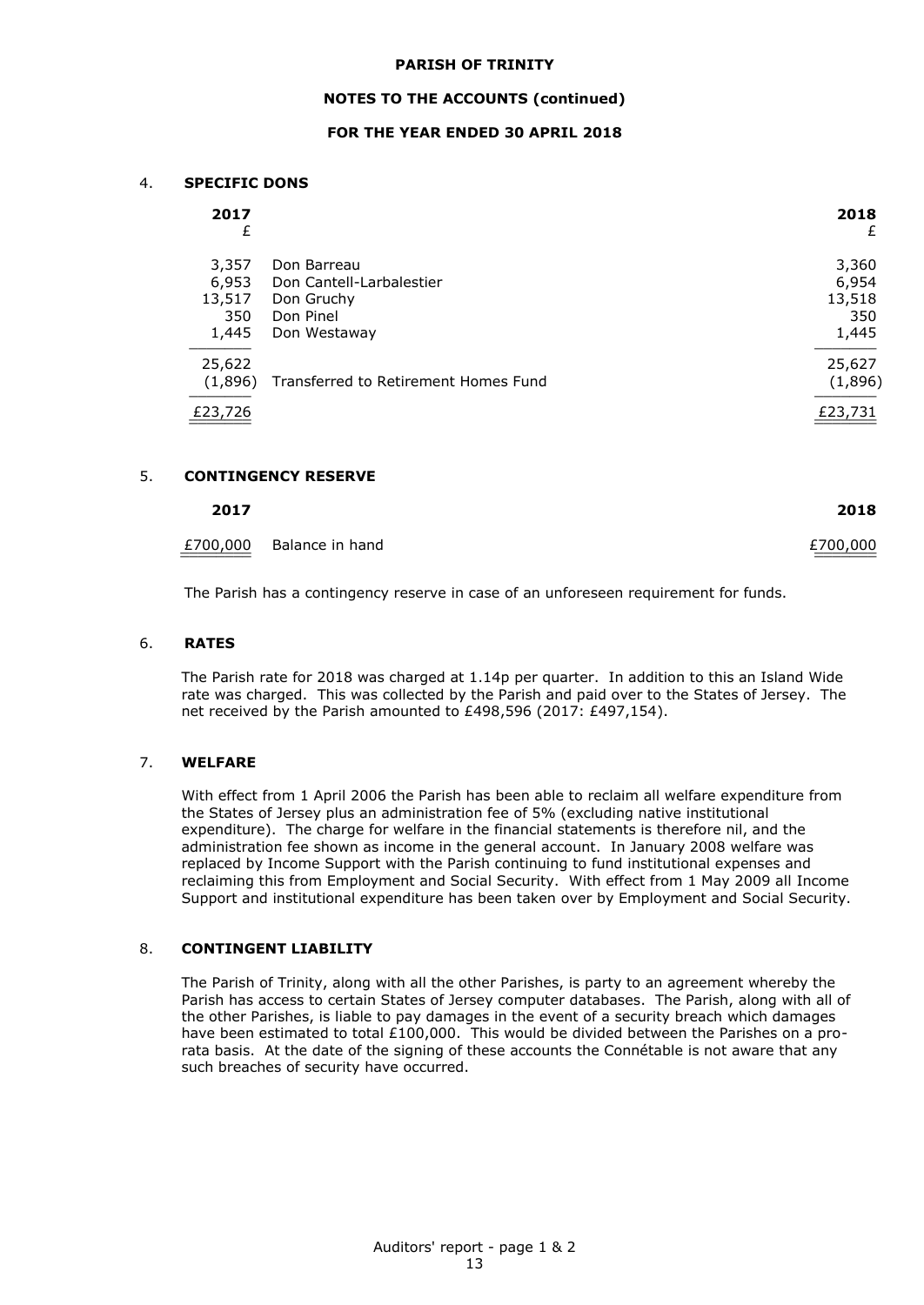#### **NOTES TO THE ACCOUNTS (continued)**

## **FOR THE YEAR ENDED 30 APRIL 2018**

## 9. **GOODS AND SERVICES TAX**

The Goods and Services Tax (Jersey) Law 2007 was introduced on 6 May 2008.

The Parish has special treatment under the Goods and Services Tax (Jersey) Regulations 2007 (Regulation 5) as it is a public authority. The Parish is required to be registered for GST.

The majority of the income received by the Parish is from rates levied and is not considered to be a supply in the furtherance of a business. Therefore GST does not apply to the supply of goods by the Parish with the exception of some minor services which are not part of its regulatory function. Article 53 of the Law (Refunds of GST for public sector and other cases) allows for any GST paid by the Parish to be refunded on goods and services which were not supplied for business purposes.

The Parish is therefore not charging GST on the supply of goods and services connected with its regulatory functions but only where it is providing goods and services in completion with commercial concerns.

#### **PARISH HOMES**

#### 10. **FREEHOLD LAND AND PROPERTY**

|                                   | <b>Maison</b><br>Gallichan<br>£ | Freehold<br>Land<br>£ | Phase 1<br><b>Property</b> | <b>Phase 2</b><br><b>Property</b><br>£ | Total<br>£ |
|-----------------------------------|---------------------------------|-----------------------|----------------------------|----------------------------------------|------------|
| Cost                              |                                 |                       |                            |                                        |            |
| At 1 May 2017<br><b>Additions</b> | 1,124,730                       | 34,863                | 1,173,890                  | 2,439,379                              | 4,772,862  |
| At 30 April 2018                  | 1,124,730                       | 34,863                | 1,173,890                  | 2,439,379                              | 4,772,862  |
| <b>Depreciation</b>               |                                 |                       |                            |                                        |            |
| At 1 May 2017                     | 44,688                          |                       | 352,037                    | 340,378                                | 737,103    |
| Charge for the year               | 22,495                          |                       | 23,478                     | 48,788                                 | 94,761     |
| At 30 April 2018                  | 67,183                          |                       | 375,515                    | 389,166                                | 831,864    |
| Net book value at 30 April 2018   | £1,057,547                      | £34,863               |                            | £798,375 £2,050,213                    | £3,940,998 |
| Net book value at 30 April 2017   | £1,080,042                      | £34,863               |                            | £821,853 £2,099,001                    | £4,035,759 |

The cost of the freehold property comprises building costs, professional fees and finance charges to the date of practical completion. The property known as Les Maisons Cabot comprises a two phase development of retirement homes all of which are available for rent. Maison Gallichan comprises five homes available for rent.

During May 2014 the Parish purchased Field 872, La Rue De Travers, Trinity, Jersey.

#### 11. **DEPRECIATION**

The cost of the Retirement Homes buildings (Les Maisons Cabot and Maison Gallichan) is being written off over 50 years commencing in 2003 (Phase 1), 2011 (Phase 2) and in the current year (Maison Gallichan). In the first year of completion a full year's depreciation has been charged.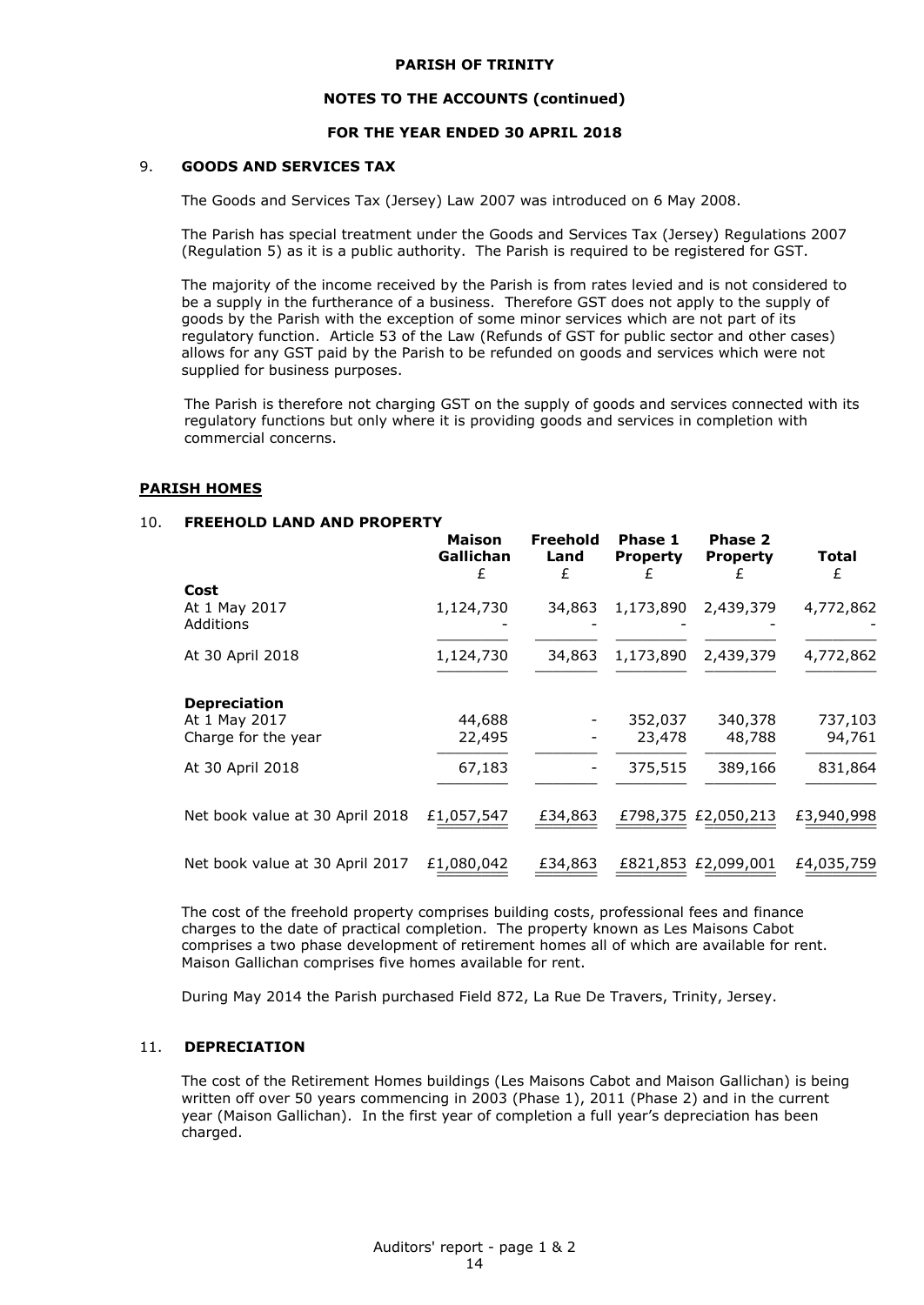#### **NOTES TO THE ACCOUNTS (continued)**

## **FOR THE YEAR ENDED 30 APRIL 2018**

#### **PARISH HOMES**

## 12. **LOAN – STATES OF JERSEY**

| 2017       |                                                                        | <b>Maison</b><br>Cabot (a) | Over<br>55's (b) | 2018 |
|------------|------------------------------------------------------------------------|----------------------------|------------------|------|
|            | 38,592 Repayable within one year<br>1,174,744 Repayable after one year | -                          |                  |      |
| £1,213,336 |                                                                        | $\overline{\phantom{0}}$   | -                | -    |

- (a) The Parish had a loan facility from the States of Jersey up to £900,000, which was repaid in full during the year. Simple interest of 4% per annum was payable on the loan.
- (b) The Parish also had a loan for up to £1,000,000 from the States of Jersey to fund the development of the Phase Two 'Over 55's' Housing development, which was repaid in full during the year. The loan took the form of an infrastructure investment agreement between the Parish and the Treasurer of the States acting on behalf of the States of Jersey Currency Fund (the Fund).

Interest was split into two components. The first part is payable at six monthly intervals at an amount equivalent to the Bank of England Base Rate plus 1.75%. The second part was payable when the loan was repaid at an amount equal to the greater of any annualised increase in the relevant Jersey House Price Index during the term of the loan (capped at 1.75%) or 1.25% per annum.

All capital and interest amounts due were repaid by the Parish.

#### 13. **CAPITAL RESERVE**

| 2017     |                                                   | 2018     |
|----------|---------------------------------------------------|----------|
| 431,855  | Balance brought forward<br>- Movement in the year | 431,855  |
| £431,855 | Balance carried forward                           | £431,855 |